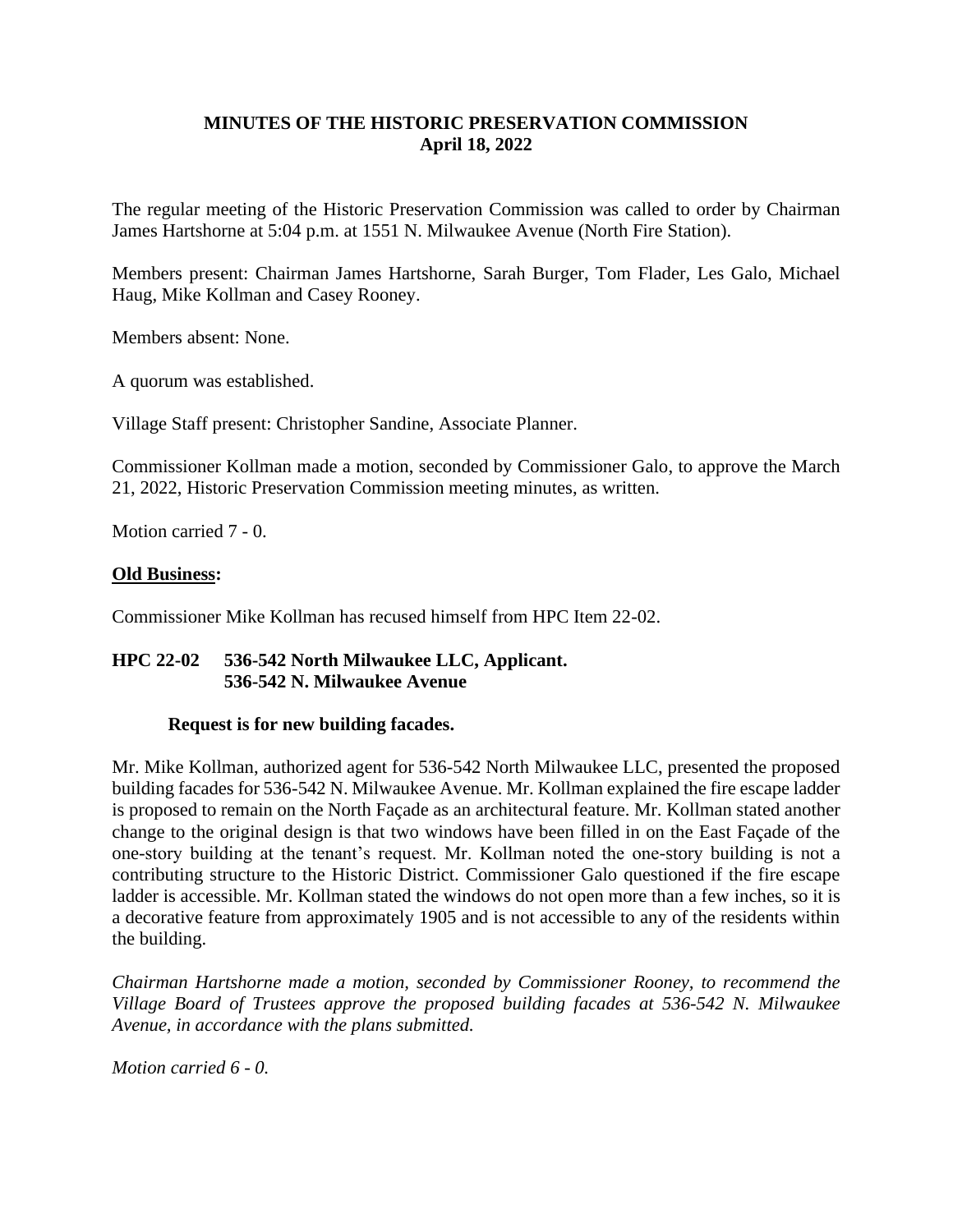**Minutes of the April 18, 2022, Historic Preservation Commission Meeting Page 2 of 5**

#### **New Business:**

## **HPC 22-05 North Shore Sign Co., Authorized Agent for Scott Pomerich. 339 N. Milwaukee Avenue**

#### **Request is for new signage.**

Mr. Matt Laska, representative for North Shore Sign Co., presented the proposed signage for 339 N. Milwaukee Avenue. Mr. Laska stated the existing State Farm sign will be removed and the proposed sign will be installed. Mr. Laska stated it will be the same sand-blasted material and the same dimensions. Commissioner Burger questioned if the other State Farm signs will be removed. Mr. Laska stated the proposed sign is for a tenant on the second floor, but the other State Farm signs will remain on site.

*Commissioner Galo made a motion, seconded by Commissioner Kollman, to recommend the Village Board of Trustees approve the proposed signage at 339 N. Milwaukee Avenue, in accordance with the plans submitted.*

*Motion carried 7 - 0.*

## **HPC 22-06 John Kapoor, Applicant. 708 N. Milwaukee Avenue**

## **Request is for new fencing.**

Mr. John Kapoor presented the proposed fencing for 708 N. Milwaukee Avenue. Mr. Kapoor stated the scope of work includes installing a matching fence adjacent to the existing fence that separates the subject property from the house structure. Mr. Kapoor stated the fence appears to have been broken off beforehand, so this will be an easy fix for that area. Commissioner Galo questioned how much of the fence has broken off the rest of the fence. Mr. Kapoor estimated about six (6) feet. Mr. Kapoor stated there is a second request to continue that section of fencing around the vacant lot in the rear corner of the property. Mr. Kapoor described the vacant lot as being undeveloped with a downward sloping incline and is unkept (weeds, broken branches, glass). Mr. Kapoor stated the soil remains damp and slippery, which is a safety concern for those traversing through the area. Mr. Kapoor noted several people have fallen trying to traverse this lot. Mr. Kapoor stated the proposed fence will be a back-to-back fence around the vacant lot that will provide a pleasing cosmetic uplift to the parking lot and address any safety concerns. Mr. Kapoor stated it will be a beige color fence, six (6) feet high, with 2-inches above the ground for proper drainage. Mr. Kapoor stated none of the fencing will be seen from Milwaukee Avenue.

Commissioner Galo questioned how someone will access the adjacent property if the fence is installed. Mr. Kapoor stated there will not be access to the property. Commissioner Galo confirmed that there will be no access to this property and a fence will be installed around it. Commissioner Galo questioned the ownership of that parcel. Mr. Kapoor stated the intention of fencing off the vacant land is to prevent people from going onto the vacant land.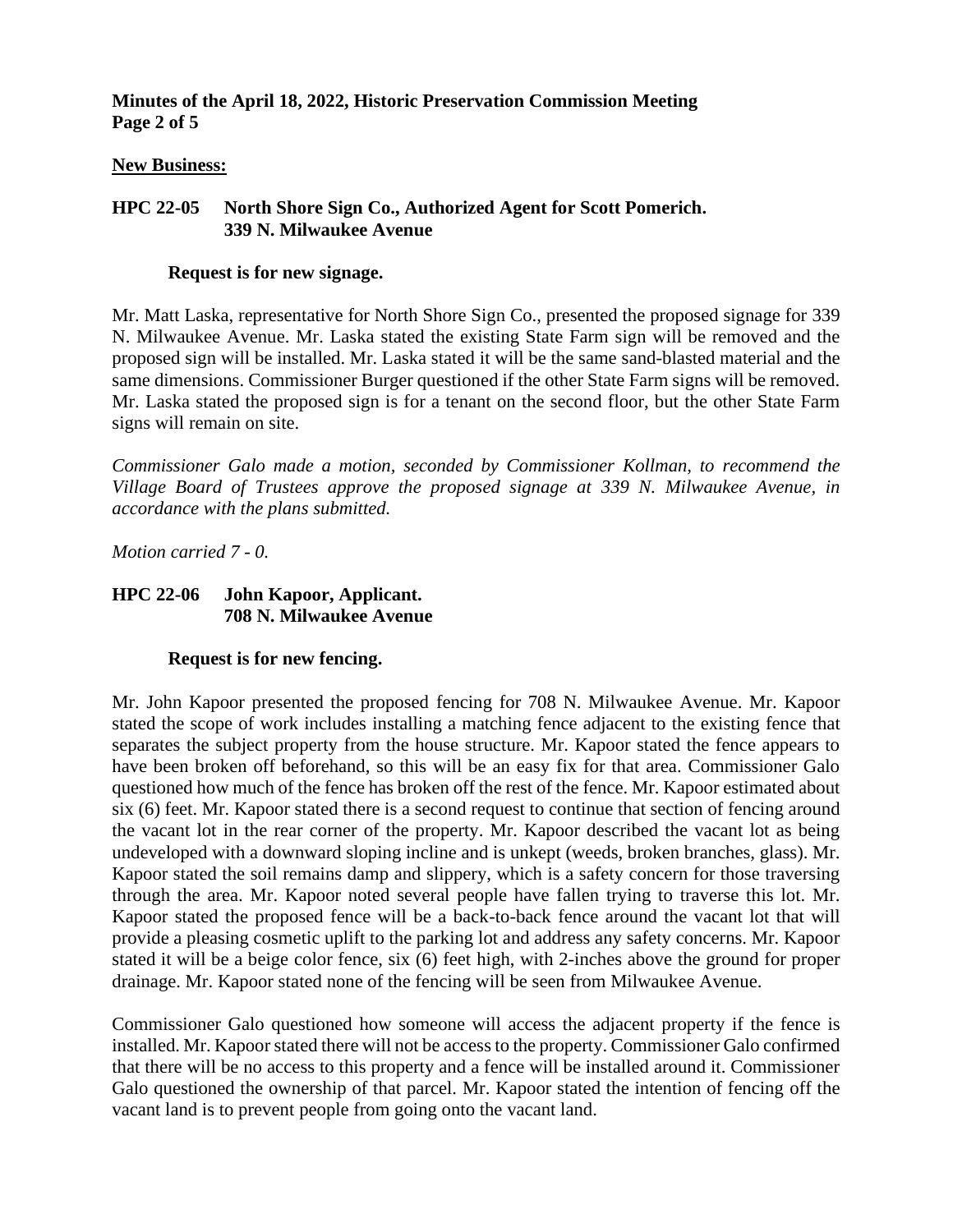## **Minutes of the April 18, 2022, Historic Preservation Commission Meeting Page 3 of 5**

Commissioner Flader questioned the installation of the guard rail. Mr. Kapoor stated there is a proposal to install a galvanized guard rail on the east side of the Newberry entrance to be symmetrical. Mr. Kapoor stated it will be a cosmetic uplift. Commissioner Galo questioned ownership of the vacant parcel. Mr. Sandine stated the Village of Libertyville owns the vacant parcel. Commissioner Galo questioned the Village's intention for the property. Mr. Sandine stated he is unsure of the Village's intention, but it can be discussed at the Village Board meeting.

Commissioner Flader stated the parcel might be accessed off the parking lot on School Street. Commissioner Galo noted the grade change will cause issues for pedestrians. Commissioner Flader questioned if there are landscaping requirements for headlights for the installation of the guard rail. Mr. Sandine stated the applicant is not reconstructing the parking area so the requirements for headlight screening does not apply. Commissioner Kollman questioned where the water goes after it is drained from the retaining wall. Commissioner Galo questioned how far the property extends beyond the existing fence. Mr. Kapoor stated the property extends a little bit further towards the East. Commissioner Kollman noted a Staff Comment indicates the asphalt extends right to the property line and it will affect the wheel stop locations. Mr. Kapoor stated the wheel stops will be adjusted to accommodate the fence location. Mr. Kapoor stated the fence will be at least three inches into the subject property.

*Commissioner Galo made a motion, seconded by Commissioner Flader, to recommend the Village Board of Trustees approve the proposed fencing at 708 N. Milwaukee Avenue, in accordance with the plans submitted.*

*Motion carried 7 - 0.*

# **HPC 22-07 Eleven5 Lake LLC, Applicant. 115 Lake Street**

## **Request is for new landscaping, signage, and parking lot improvements.**

Mr. Gregg Handrich, representative with Eleven5 Lake LLC, presented the proposed landscaping, signage, and parking lot improvements for 115 Lake Street. Mr. Handrich stated the scope of work includes adding signage to north façade along Lake Street for the apartments and the property. Mr. Handrich stated one sign is proposed at the corner of Milwaukee Avenue and Lake Street, while the second sign is along Lake Street for Egg Harbor Café. Mr. Handrich stated the third sign is to be located above the courtyard for residents and prospects for the apartments. Mr. Handrich stated the fourth sign is proposed near the Artist Alley so there is some signage off the street for this tenant. Mr. Handrich stated the Artist Alley sign can be moved up and will remain. Mr. Handrich stated the second aspect of the project is to renovate the existing interior courtyard parking lot. Mr. Handrich stated the existing courtyard is a circular turn around space with two parking stalls that is not functional. Mr. Handrich stated the garbage truck is having issues with backing onto Lake Street and delivery vehicles are stopping the flow of circulation within the courtyard. Mr. Handrich stated the proposed plan will open up the space by removing the landscaping within the middle island. Mr. Handrich stated the plan shows three parking spaces, one delivery space, and one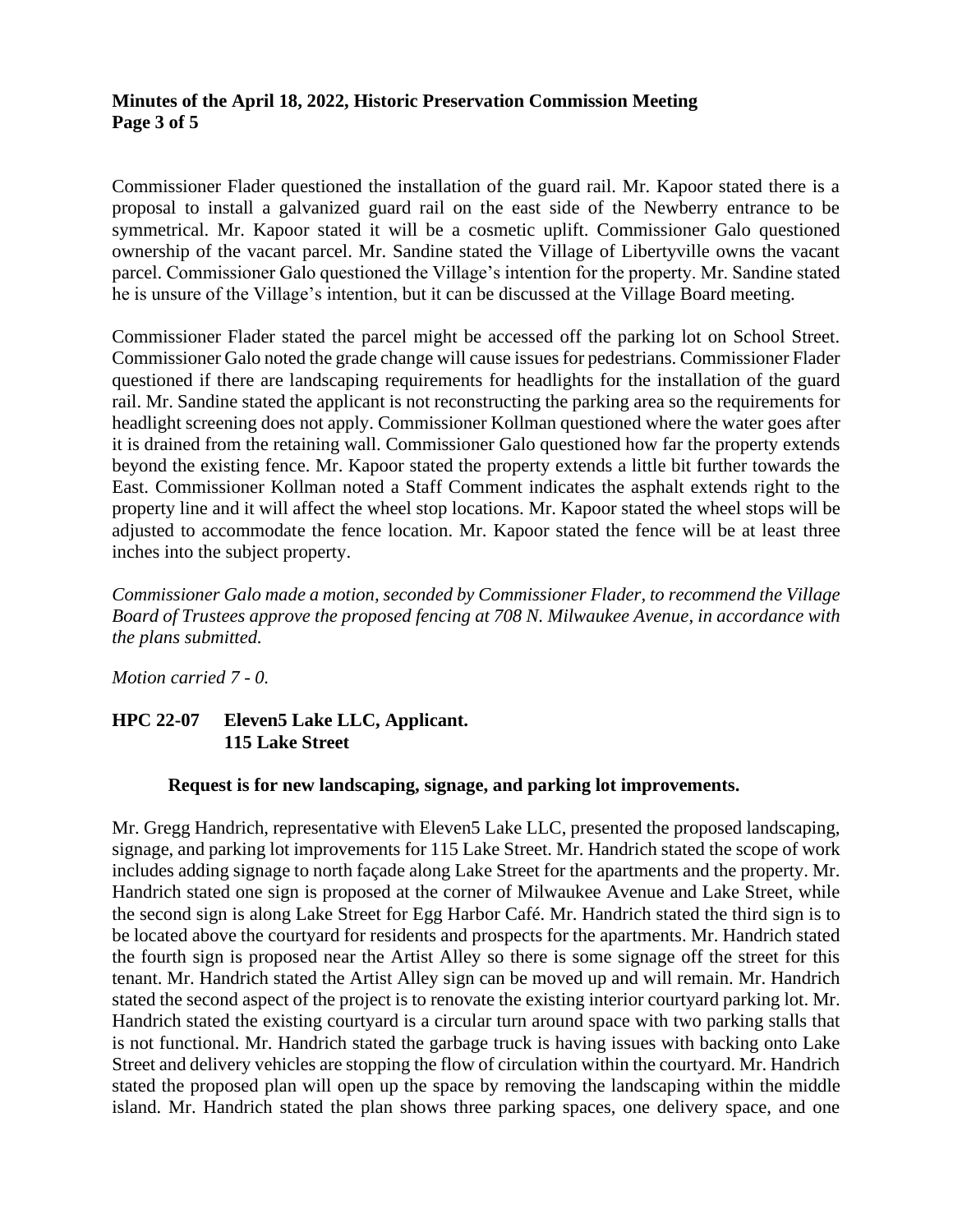## **Minutes of the April 18, 2022, Historic Preservation Commission Meeting Page 4 of 5**

handicap space. Mr. Handrich stated the garbage truck will be able to complete a three-point turn in order to pull onto Lake Street without backing up.

Commissioner Galo stated the solution for the interior courtyard renovations appear to be welldone. Chairman Hartshorne stated he agrees the interior courtyard renovations will be a nice improvement. However, Chairman Hartshorne stated he has an issue with the proposed signage on the Manchester Building along Lake Street. Chairman Hartshorne stated it will be inappropriate to have Egg Harbor on Lake Street above Casa Bonita. Mr. Handrich stated their tenant's main issue is having people know where they are located. Mr. Handrich stated they would like to provide people with a wayfinding system from Milwaukee Avenue. Commissioner Galo questioned the necessity of advertising for the apartment building when it is so close to the entrance. Mr. Handrich stated tenants and prospective residents are struggling to find the location. Commissioner Galo noted there will be a sign above the entrance. Mr. Handrich stated traffic going southbound on Milwaukee Avenue will not see the sign. Mr. Handrich stated the owner of the restaurants have identified several individuals who go into their tenant space looking for the apartments. Commissioner Galo questioned if there is a rental office at this location. Mr. Handrich stated the apartment complex is too small to require a rental office. Commissioner Galo questioned the need for the sign for tenants. Mr. Handrich prospective tenants might not know where to go within the entire development. Mr. Handrich stated it will be easier for prospects to identify their building. Commissioner Burger questioned Staff if there is an opportunity to have signage that is not on the building. Mr. Sandine stated the Village is working towards a wayfinding signage program to direct users towards tenant spaces. Commissioner Rooney stated she has concerns about setting a precedent where the signage is installed away from their tenant space. Commissioner Rooney stated other tenants on a side street can request arrows, too. Commissioner Rooney stated she understands the request but doesn't agree with it. Commissioner Burger clarified her main concern is the two signs on the building façade along Milwaukee Avenue. Commissioner Kollman stated he does not believe the directional signs belong on the side of the building and they will set a precedent. Commissioner Kollman stated it does not seem practical in this situation. Commissioner Kollman stated the rest of the project seems to make sense and looks good, though.

Mr. Handrich questioned if the Commission would entertain signage on the second floor. Commissioner Kollman stated he does not think it would be appropriate. Mr. Handrich stated he understands the concerns. Commissioner Galo stated he has more feelings about the Egg Harbor sign compared to the apartment sign. Commissioner Flader questioned if the areas where the wall signs are proposed were initially slated for signage. Mr. Sandine stated it appears the signage would fit well in those areas but would need to confirm if that was their intention. Commissioner Burger questioned if there is an opportunity for a projecting sign at this location. Commissioner Kollman stated he doesn't believe a projecting sign would be appropriate at this location due to the architectural elements of the building. Chairman Hartshorne stated it will be difficult to see the Egg Harbor sign unless you are already on Lake Street. Commissioner Rooney stated she does not like the idea of signage above a tenant space that does not belong to that tenant.